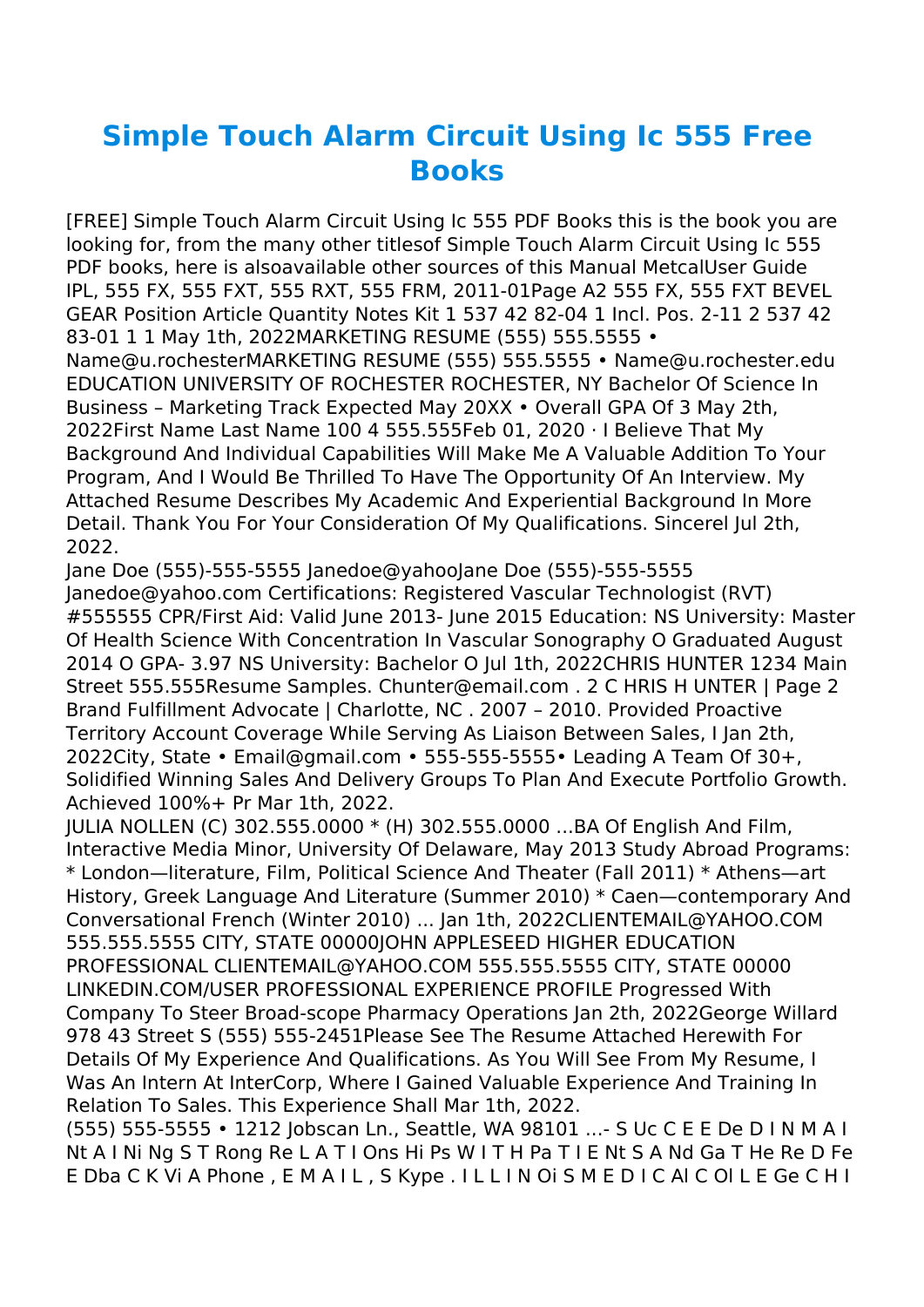C Ago, I L . P R Ac T I C E M An Age R J Un 2014 – A Pr 2015 - M A Na Ge D T He Da I Jan 2th, 2022Steve Perkins Atlanta, GA 555-555-5555Implemented A B2B Vehicle Auction System Based On WebSphere Commerce For The Manheim Auctions Division Of Cox Enterprises. Also Taught Java Training Classes For The Consulting Firm's Corporate Education Group. Palarco Consulting – Senior Consultant July 2001 – June 2002 Integrating Legacy Midr Jun 2th, 2022555-555-5555

Steve@steveperkins.com …Implemented A B2B Vehicle Auction System Based On WebSphere Commerce For The Manheim Auctions Division Of Cox Enterprises. Also Taught Java Training Classes For The Consulting Firm's Corporate Education Apr 1th, 2022.

Tel: 555 555 5555 - Hickorylaw.comTel: 555 555 5555 STRENGTH, SERVICE & STABILITY For Over 60 Years We Are Here For You, To Listen, To Advise, To Plan And To Implement. We Are Also Here As A Active Member Of Our Commu-nity. Just As We Believe In Establishing Strong Rela-tionships With Our Client May 1th, 2022(555) 555-5555 - Pattersonsupport.custhelp.comP.O. Box 555 Anytown, IL 99999 (555) 555-5555 Alice Adams 123 Any Street Anytown, IL 99999 As You Requested, We Are Reminding You That It Is Now Time For Your Dental Cleaning And Oral Health Examination. Please Contact Our Office To Schedule Your Appointment. We Look Forward To Hearing From You. Recall Date: 4/2/2014 PTC & Associates 105 Any Street May 2th, 20227946 Parkway Drive My City, GA 55555 Cell: 555-555-5555Cell: 555-555-5555 Email: Jfenster@myemail.com XYZ Law Group 5986 Little Chute Road My City, GA 55555 Current Date Dear Ms. Sellerstein, I Am A Registered Nurse With Extensive Experience Reviewing Medical Records For Identification Of Key Facts, Issues, And Deviations In May 1th, 2022.

3. Recipient Organization John Doe, Manager, (555) 555 ...(555) 555-5555, Abc@123.com 4a. DUNS Number 000000000 4b.EIN 0000000000X1 5.Recipient Account Number Or Identifying Number (To Report Multiple Grants, Use FFR Attachment) F/S 14581 6. Report Type [ ]Quarterly [ ]Se Apr 1th, 2022000001 555-555-5555 ANNA MEMBER 123 098 7654 WI …Phone #: 1-555-555-5555 Fax #: (123) 098-7654 Use Fax # To Send Verifications. The State Of Wisconsin Is An Equal Opportunity Service Provider. This Letter Contains Information That Affects Your Benefits. If You Need This Jul 1th, 2022C: (555) 555-5555 || E:

First.name@gmailCell: (555) 555-5555 | Email: Username@bc.edu . EDUCATION Boston College, Carroll School Jan 1th, 2022.

Client: Reginal Jose Home: (555) 555-5555 Property: 2620 ...Client: Reginal Jose Home: (555) 555-5555 Property: 2620 Main St Roseville, MI 48066 Operator: DEFAULT Estimator: Tom Balmes Business: (586) 859-8042 Company: REPS Business: 26215 Pattow Roseville, MI 48066 Type Of Estimate: Backup Of Sewer Or Drain Date Entered: 8/13/2014 Date Ass Apr 2th, 2022City, ST 54321 ∏(555) 555-5555 Email@aolClient A. Name, Sr., CHSP | Page Two | (555) 555-5555. Professional Synopsis (continued) LOS ANGELES COUNTY DEPARTMENT OF HEALTH SERVICES (CONTINUED) En Jul 2th, 2022DOE, JOHN D. 05 555-555-5555 W9FFAA W35KT0For Use Of This Form, See DA PAM 710-2-1. The Proponent Agency Is DCS, G-4. TELEPHONE NUMBER 20161001 20160930. Title: NOTICE OF DELEGATION OF AUTHORITY - RECEIPT FOR SUPPLIES Author: APD Subject: DA Form 1687, NOV 2015 Created Date: Mar 2th, 2022.